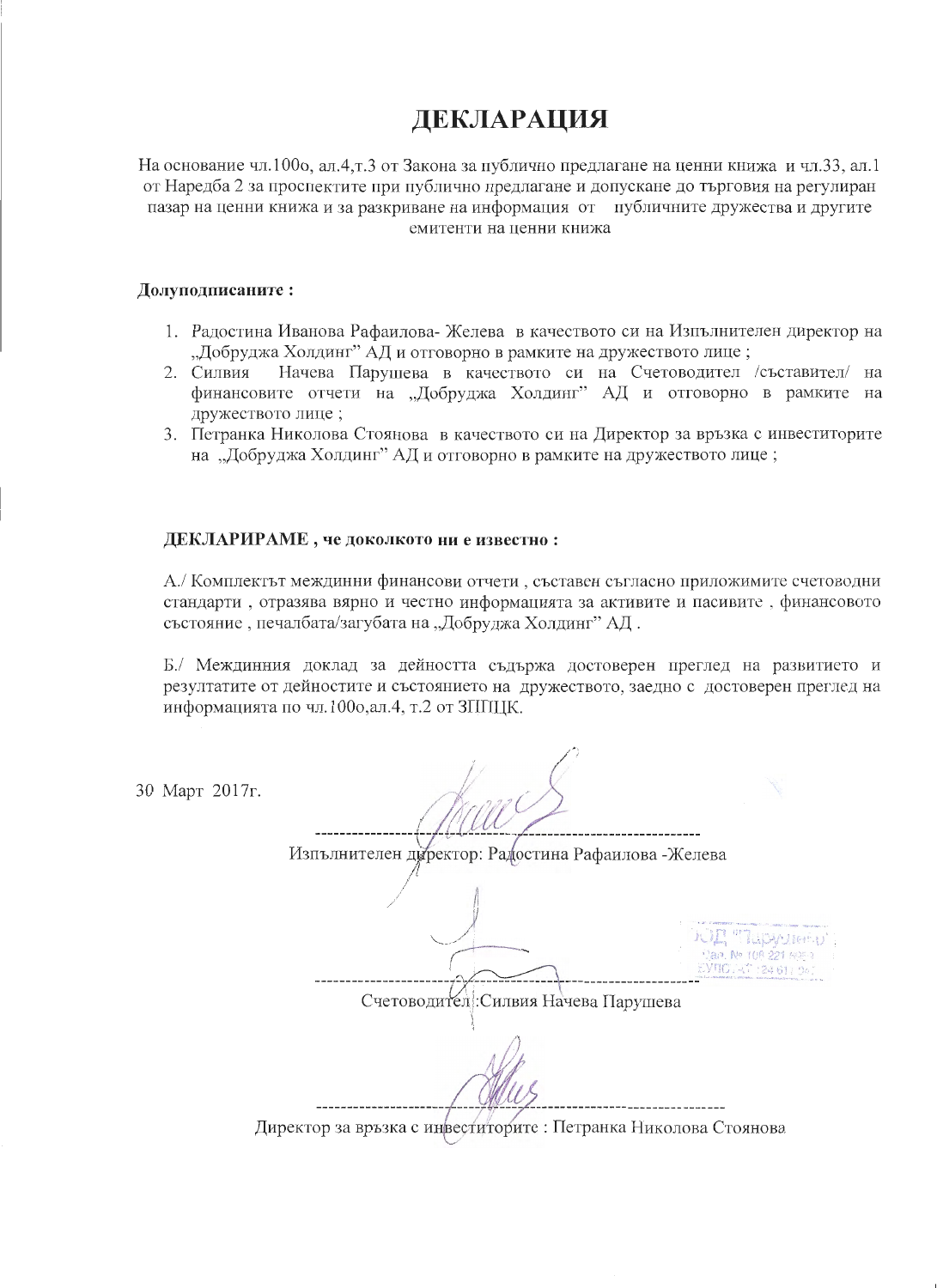# "ДОБРУДЖА ХОЛДИНГ" АД ДОКЛАД НА ДИРЕКТОРА ЗА ВРЪЗКИ С ИНВЕСТИТОРИТЕ за дейността през отчетната 2016 г.

Настоящият доклад е изготвен на основание чл.116г, ал.3 и ал.4 от ЗППЦК и ще бъде представен на годишното Общо събрание на акционерите.

Директор за връзки с инвеститорите (ДВИ) на "Добруджа Холдинг" АД е Петранка Николова Стоянова, съгласно чл.116г, ал.1 ЗППЦК и сключен трудов договор на 21.12.2015 г.

Съгласно чл.110 от ЗППЦК "Добруджа Холдинг" АД е публично дружество.

С решение от 1996г. КФН допуска дружеството до търговия на регулиран пазар на емисия акции.

Към момента капиталът на "Добруджа Холдинг" АД е в размер на 296 320 лева и е разпределен на 296 320 броя неделими поименни безналични акции с номинална стойност 1 /един/ лев всяка. Всички акции са от един клас и всяка акция дава право на 1 глас в общото събрание ,право на дивидент и право на ликвидационен дял.

Всичките 296 320 акции представляват съдебно регистрирания капитал на дружеството. ISIN кол: BG 1100016986.

## Към 31.12.2016 г. структурата и разпределението на основния акционерен капитал на дружеството е както следва:

Институт по развитието АД - гр.Добрич, ул.Сан Стефано 2, Булстат 124101884, притежава 13.92 % дялово участие - 41 234 бр.акции;

Каварнаннвест АД - гр. Каварна, ул. Добруджа 1, Булстат 834072523, притежава 8.38 % дялово участие - 24 823 бр.акции;

**Туристинвест** АД – гр.Добрич, бул.25 септември 8, Булстат 834071122, притежава 5.12 % дялово участие -15 181бр. акции;

СЮСПИ ООД - гр.Добрич, бул.25 септември 43, Булстат 124117319, притежава 4,39 % дялово участие - 13 004 бр.акции;

Силистра инвест АД -гр. Силистра, ул. Добрич 29, Булстат 118002629, притежава 4.10 % дялово участие - 12 164 бр.акции

Други юридически лица - 3.17%

#### Физически лица - 60.92 %

Дейността ми като Директор за връзка с инвеститорите на "Добруджа Холдинг" АД през отчетната 2016 г. бе насочена към спазване на принципите на прозрачност и подпомагане на комуникацията и информационната обезпеченост на акционерите на дружеството, подобряване на процесите, свързани с разкриване на информация от дружеството и утвърждаване на принципа на прозрачност като основен приоритет в общуването с тях.

"Добруджа Холдинг" АД има разработена актуална Програмата за добро корпоративно управление. Програмата е разработена на базата на възприетите международни стандарти за добро корпоративно управление и отразява политиката, към която ще се придържа

Съвета на директорите на Дружеството за гарантиране възможността на акционерите да упражняват своите основни права, съгласно нормативната уредба и Устава на Дружеството, както и за разкриването на необходимата информация от "Добруджа Холдинг" АД съгласно ЗППЦК, ТЗ и Наредбите, регламентиращи изискванията към публичните компании. Програмата за добро корпоративно управление на дружеството е добра основа за осъществяване и реализиране на цялостната стратегия на ръководството спрямо акционерите и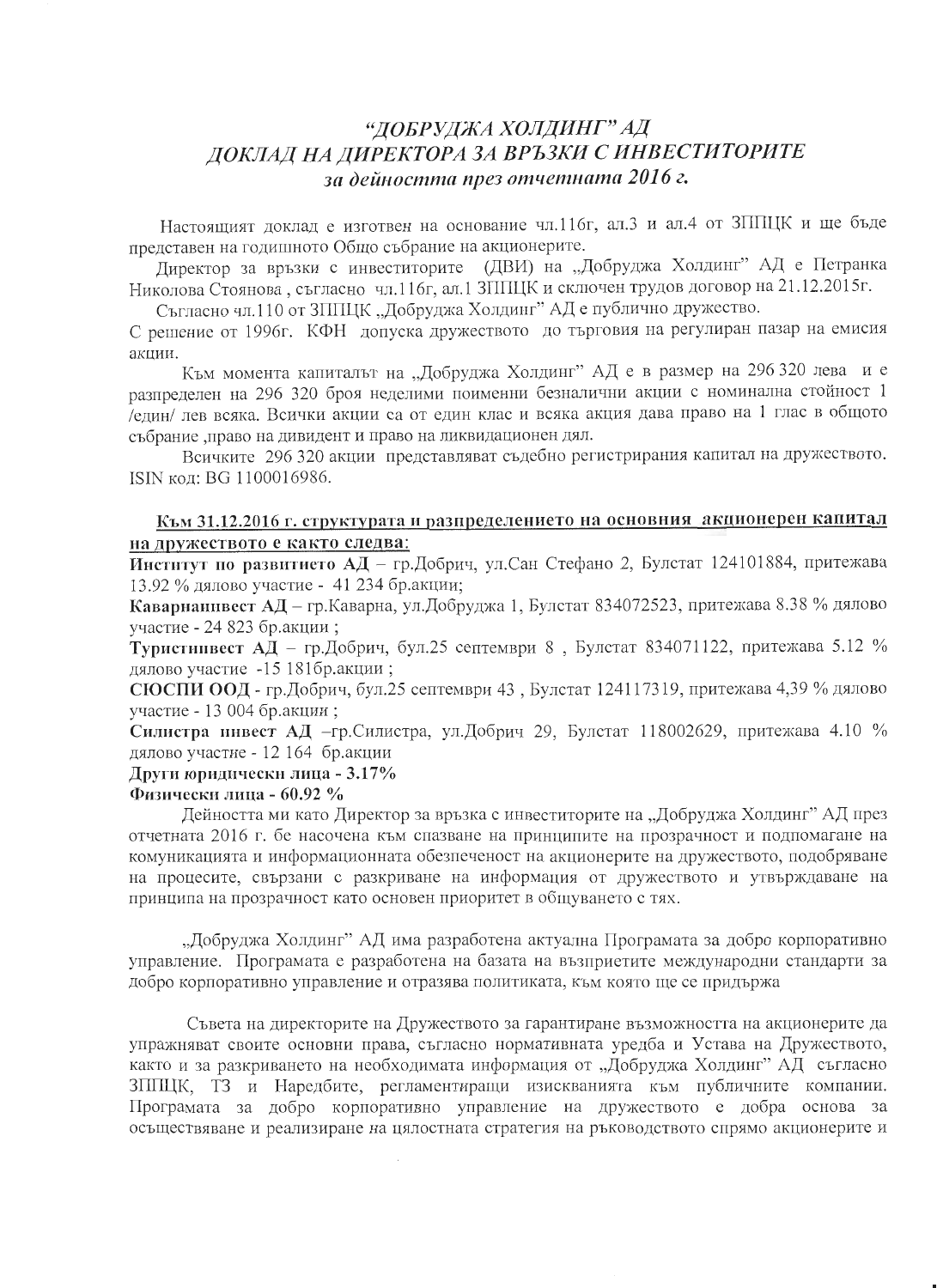заинтересованите лица. Основната цел за осъществяване на тази програма е разширяване на инициативите за защита на правата на акционерите.

Особеният статут на публичните дружества сам по себе си индикира повишено внимание от страна на инвеститори, акционери, финансови институции и др. Възниква необходимостта от предоставяне на настоящите акционери, както и на потенциалните инвеститори, на изчерпателна, актуална и прецизна информация, за представляващите интерес корпоративни събития в дейността на дружеството. Отговорността за изпълнение на визираните по-горе дейности е вменена на директора за връзки с инвеститорите, чиито права и задължения са изрично упоменати в чл.116г ал.3 от ЗППЦК, а именно:

1. Осъществява ефективна връзка между управителния орган на дружеството и неговите акционери и лицата, проявили интерес да инвестират в ценни книжа на дружеството, като им предоставя информация относно текущото финансово и икономическо състояние на дружеството, както и всяка друга информация, на която те имат право по закон в качеството им на акционери или инвеститори.

2. Отговаря за изпращане в законоустановения срок на материалите за свикване на общо събрание до всички акционери, поискали да се запознаят с тях.

3. Води и съхранява верни и пълни протоколи от заседанията на управителния орган на дружеството.

4. Отговаря за навременното изпращане на всички необходими отчети и уведомления на дружеството до комисията, регулирания пазар, на който се търгуват ценните книжа на дружеството, и Централния депозитар.

5. Води регистър за изпратените материали по т.2 и 4, както и за постъпилите искания и предоставената информация по т.1, като има задължение да описва и причините в случай на непредоставяне на поискана информация.

Връзката с акционерите се осъществява чрез преки контакти с членовете на Съвета на директорите, посредством Изпълнителния директор и с директора за връзки с инвеститорите, чрез изготвянето на устни и писмени справки, вкл. по телефон, факс или електронна поща. На отправените запитвания се отговаря в максимално кратки срокове.

Интерес за акционерите представляват въпросите, свързани с перспективите пред дружеството, текущото му финансово състояние, разпределяне на дивиденти, продажбата на акции, издаване на удостоверителни документи за притежаваните акции. Всички прехвърляния и придобивания на акции се удостоверяват посредством направените вписвания във водената от "Централен депозитар"АД книга на акционерите на дружеството. Въз основа на данните, вписани в книгата на акционерите могат да бъдат издавани удостоверителни документи (депозитарни разписки) за притежаваните акции. При загубена или открадната депозитарна разписка акционерите се насочват към инвестиционни посредници за изваждане на дубликат.

За предоставяне на необходимата информация относно дружеството пълно съдействие оказват членовете на Съвета на директорите, Изпълнителния директор и Директора за връзки с инвеститорите.

В изпълнение на задълженията си като Директор за връзка с инвеститорите съм изпратила в срок задължителната, периодична и текуща информация за дружеството на регулаторните органи и на обществеността. Спазила съм са законовите изисквания, касаещи дейността на публичните дружества относно начина и сроковете на предоставяне на дължимата по закон информация. Предоставяла съм в срок задължителната информация на БФБ - СОФИЯ АД чрез електронната система www.extri.bg, на КФН - www.E-Register, както и на страницата на www.investor.bg за обществеността.

Във функциите на директора за връзки с инвеститорите е да води регистър за изпратените материали по чл. 116г, ал.3, т.2 и 4 от ЗППЦК, както и на всички постъпили в дружеството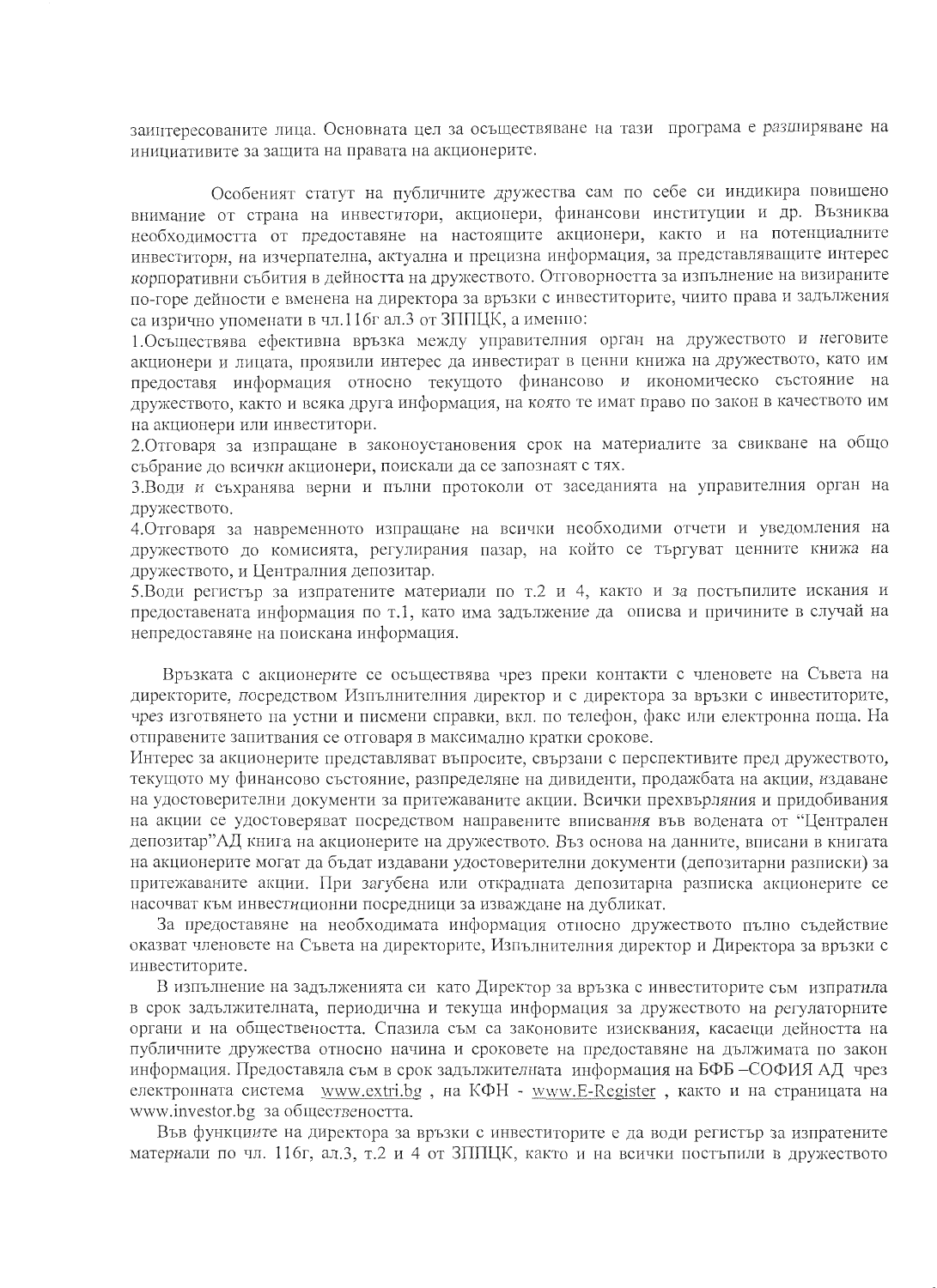запитвания, респективно на предоставената информация, както и да описва причините, в случай на непрелоставяне на поисканата информация.

Всички изпратени отчети и уведомления от дружеството и получени такива от Комисията по финансов надзор, регулирания пазар и Централния депозитар се водят в специален регистър, като се описва наименованието на информацията (документа), начина на предоставяне (на хартиен носител или по електронен път), входящ, съответно изходящ номер.

Въз основа на гореизложеното, в периода на прилагане на основните принципи на корпоративното управление в дружеството е трайно установен синхрона в дейността на директора за връзки с инвеститорите и управителния орган на дружеството - Съвета на директорите, продиктуван от желанието за максимална координация в контактите с акционерите и заинтересованите да инвестират в дружеството лица, както и от желанието да бъдат възможно най-добре защитени и гарантирани правата им като настоящи или бъдещи акционери "Добруджа Холдинг" АД.

През 2016 г. продължи традицията за представяне на изчерпателна и своевременна информация относно текущото финансово и икономическо състояние на дружеството.

Следвайки политиката на прозрачност в отношенията с акционерите, инвеститорите и обществеността "Добруджа Холдинг" АД продължи сключения си договор за разкриване на регулирана информация със "Инвестор.БГ", чрез сайта www.investor.bg.

Усилията на ръководството са насочени към гарантиране на доброто корпоративно управление на равнопоставеност и защита на правата на всички акционери.

Присъединяването ни към Българската Асоциация на директорите за връзки с инвеститорите дава възможност за обмяна на опит, участия в семинари, форуми и дискусии и достъп до найактуална информация в областта на капиталовите пазари.

Обученията осигуряват усъвършенстване на знанията, повишаване на квалификацията и запознаването с най-добрите практики в областта връзки с инвеститорите.

АДВИБ проучва и ни дава начините за разкриване на информация на страните членки на ЕС, с цел подобряване на знанията и уменията при разпространяване на регулирана информация и подобряване на комуникацията между емитентите и регулаторния орган.

Уважаеми акционери,

Дейността ми като Директор за връзки с инвеститорите на, Добруджа Холдинг" АД през финансовата 2016 г. бе насочена не само към ефективно изпълнение на законоустановените ми задължения, но и към търсене на начини за подобряване на работата с акционерите на дружеството. И през 2017 г. СД на дружеството и ДВИ ще продължат да прилагат най-добрите и съвременни практики в областта на доброто корпоративно управление.

Не са налице административно-наказателни правоотношения между ДВИ и КФН, БФБ както и Централен Депозитар, или друг компетентен орган във връзка с дейността му, както и ДВИ няма висящи, приключили с решение или прекратени административно- наказателни правоотношения във връзка с дейността му.

Не е имало случай на сезиране на СД от потенциални инвеститори или акционери във връзка с нарушение правото им на информация или нарушение на техни права от ДВИ.

Не е налице промяна на обстоятелствата по повод каквато и да е публична информация -ДВИ не е осъждан и срещу него няма висящо наказателно производство.

31.12.2016 г. Гр.Добрич



Петранка Стоянова Директор връзки с инееститорите